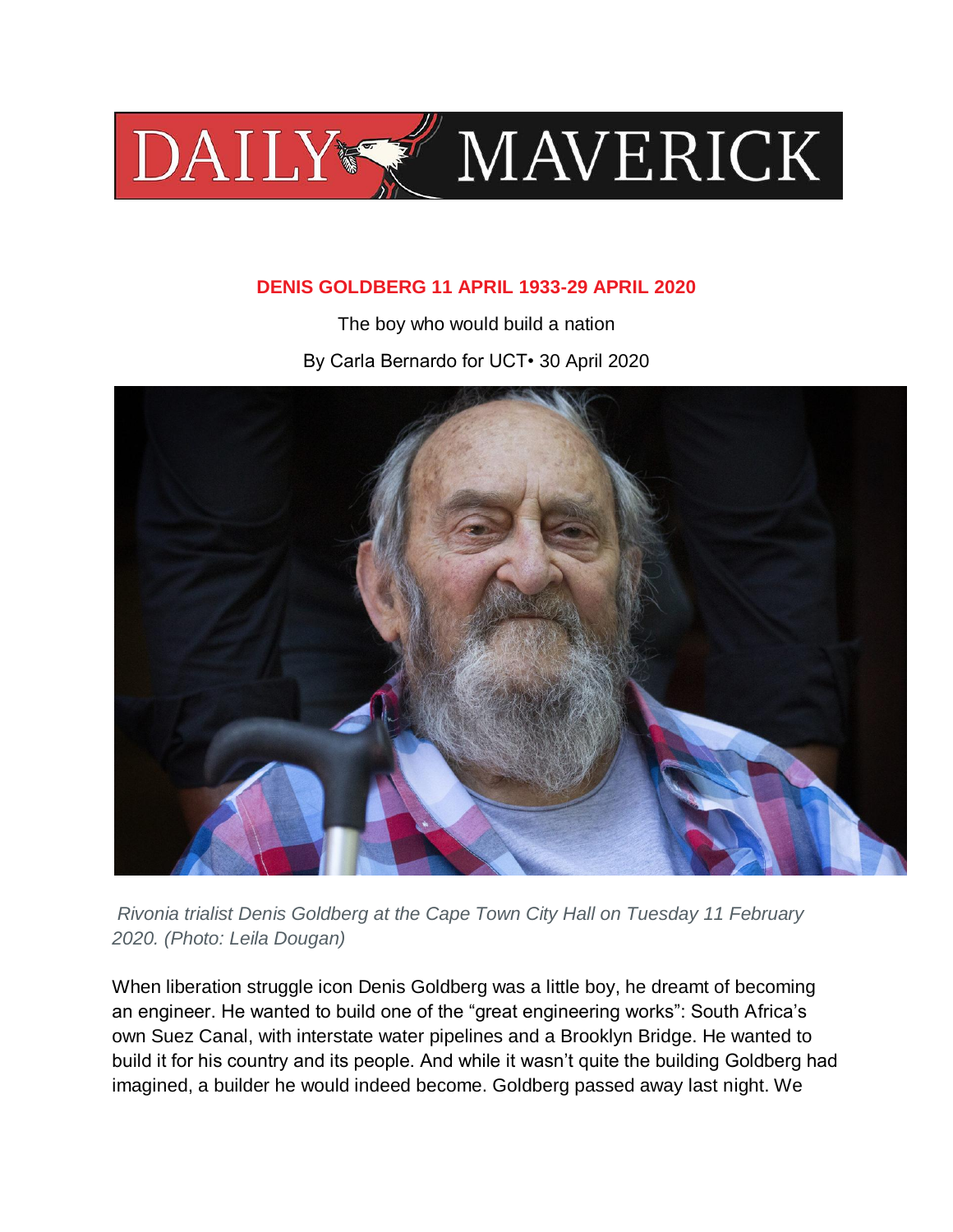republish a tribute by the University of Cape Town last year which was published when the institution conferred an honorary degree on the struggle stalwart.

At home in Hout Bay, surrounded by his impressive collection of local art, the 86-yearold recounted the incredible details of his life journey ahead of receiving his honorary doctorate from the University of Cape Town (UCT) tomorrow, 12 July.

"I was a clever little boy, I have to tell you," he said.

Born in 1933, six years before the start of World War II, Goldberg began learning about that war through newspaper headlines he read while seated on his father Sam's lap. While he couldn't explain what was going on "up north", the young boy knew terrible things were happening. It was one of the earliest lessons in his lifelong political education.

In 1939, just months before Germany invaded Poland and sparked the global conflict, Goldberg began his primary education at the all-white Observatory Boys' School. It was a lonely place for him: He had a Jewish surname and encountered anti-Semitism from both peers and teachers. His parents Sam and Annie were immigrants and communists, and, already, Goldberg was aware of the many injustices that surrounded him.

But school was also where he encountered one of his inspirations, his first teacher, Miss Cook.

He recalls an incident when Miss Cook's watch disappeared from her desk drawer. When probed, the class – including Goldberg – blamed a boy named Nolan who had a harelip and cleft palate. Miss Cook called on Goldberg, asking him why he thought it was Nolan. With no evidence of Nolan's alleged crime, Miss Cook took time to teach the class about prejudice: They were blaming him because he looked and sounded different.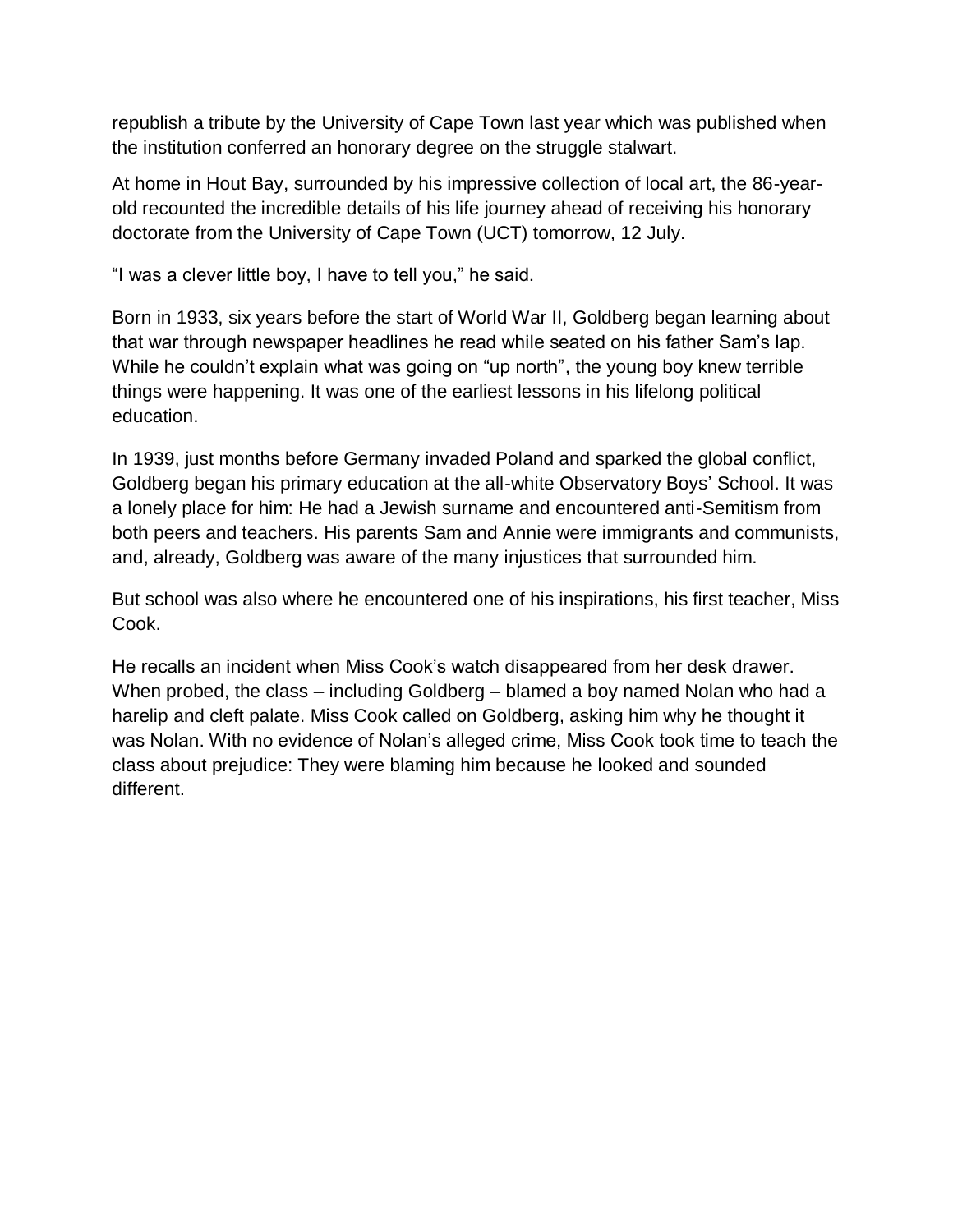

"Miss Cook [was] somebody who understood how easy it is to blame the outsider, the different person. And in a way, I suppose, she is part of the influences that took me to prison," he said proudly.

Goldberg's solid political foundation strengthened when, after matriculating, he spent time on a family friend's fruit farm in Ceres. There, he saw the reality of the hardships the farmworkers experienced.

One of his memories was seeing the farmworkers' children walking barefoot on the hot tar roads. The skin on their feet had become so thick that they slept unaware that rats and mice were gnawing at them. They'd just awaken to see the evidence.

"Work on the farm really was an eye-opener because it's not just a book; you actually see it happen," he said.

## **A lonely place**

Still yearning to build for his country, Goldberg enrolled to study civil engineering at UCT. At just 16 years old, he started his BSc as possibly the youngest in the class and the first in his family to attend university.

But much like school, university was a lonely place for him. Filled with hopes of a vibrant space featuring rigorous debate, he was disappointed to find that right-wing ideology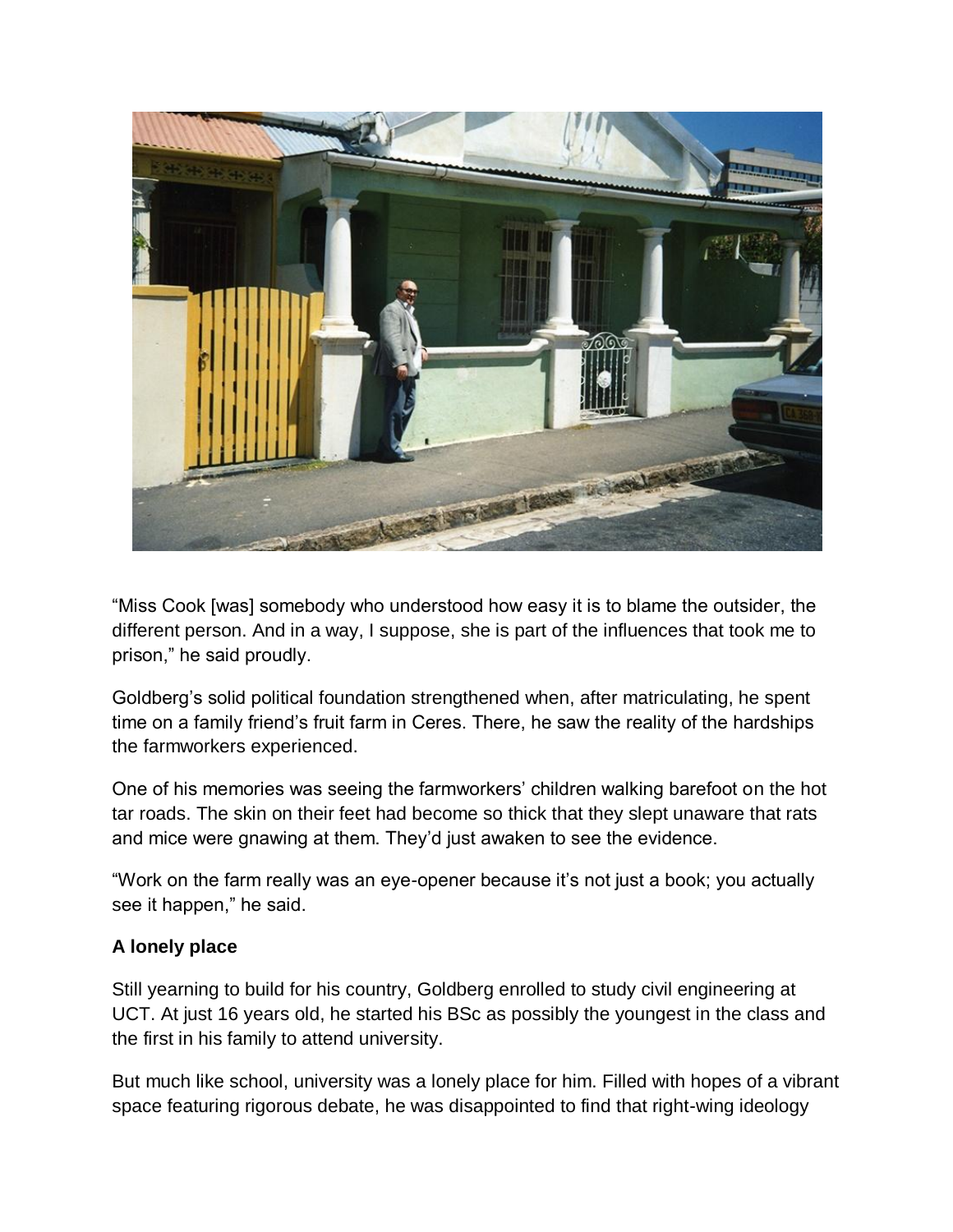was alive on campus. In his engineering classes, despite his efforts to persuade them otherwise, his classmates made it clear they supported the apartheid regime.

And because of his age, Goldberg couldn't join in the social life of the university and a busy class schedule prevented him from "hanging out" on campus.

"Engineering students don't hang out on campus … [We were] terribly jealous of the arts students who could go and drink coffee and chatter away."

Fortunately, he could "kick the hell out of a ball" and joined UCT's under-19 rugby team. With rugby's status on campus, being part of the team afforded Goldberg some social capital in and outside of the classroom.

But the budding political activist had also joined the Modern Youth Society (MYS), an off-campus outgrowth of the UCT student body, Modern World Society. MYS was open to youth across colour and class lines. Pressed for time, Goldberg had to choose between politics and rugby – and the former won.

MYS provided him with a space to share and hone his political values and goals. It also introduced him to one of the most important people on his life journey: Esme Bodenstein . They fell in love, married in 1954 and had two children, Hilary and David. Bodenstein was a political activist in her own right, and Goldberg describes the attraction as more than just physical; it was, it seems a meeting of political minds.

And so, the loneliness Goldberg had faced throughout school and university began to dissipate.

## **Building bonds**

As he became more active, he began to form bonds that would last a lifetime.

In 1957, he joined the banned Communist Party and by 1961, he was a member of Umkhonto weSizwe (MK), the armed wing of the African National Congress (ANC). These organisations, among numerous others, provided fertile ground for comradeship: Goldberg would go on to meet fellow struggle icons like Nelson Mandela, Oliver Tambo, Walter Sisulu, Bram Fischer, Ahmed Kathrada, Albie Sachs and Chris Hani.

Of each, he has many fond memories.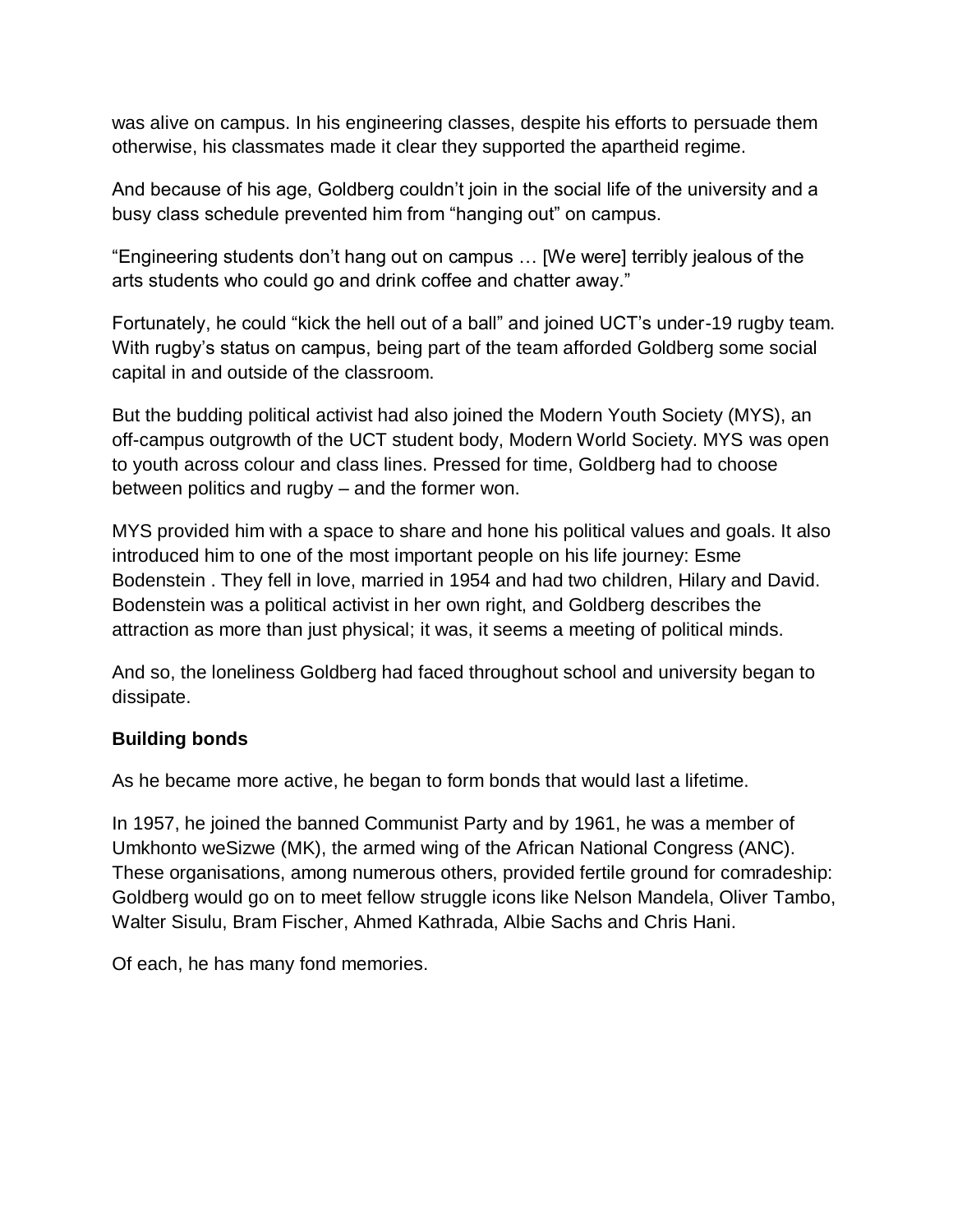

*The Rivonia trialists, all of whom were sentenced to life imprisonment for sabotage. Photo Courtesy Denis Goldberg.*

One was how Mandela, who attended a private missionary school, called Goldberg "Boy" because he was 15 years younger than the MK founder. It was a major inversion in South Africa, the memory of which still makes Goldberg laugh. He, in turn, referred to Mandela as "Nel", his term of endearment for the first democratic president.

He also remembers fondly the conversations and lessons he'd receive from Sisulu during their time underground. Most importantly, Goldberg learnt from the "archexponent" himself, ways in which to draw people into your movement and towards your ideas.

"I've had tremendous comradeship, I must say," the liberation icon said.

Throughout his recollections, he refers to comrades and comradeship. But, he explained, the word now lacks meaning.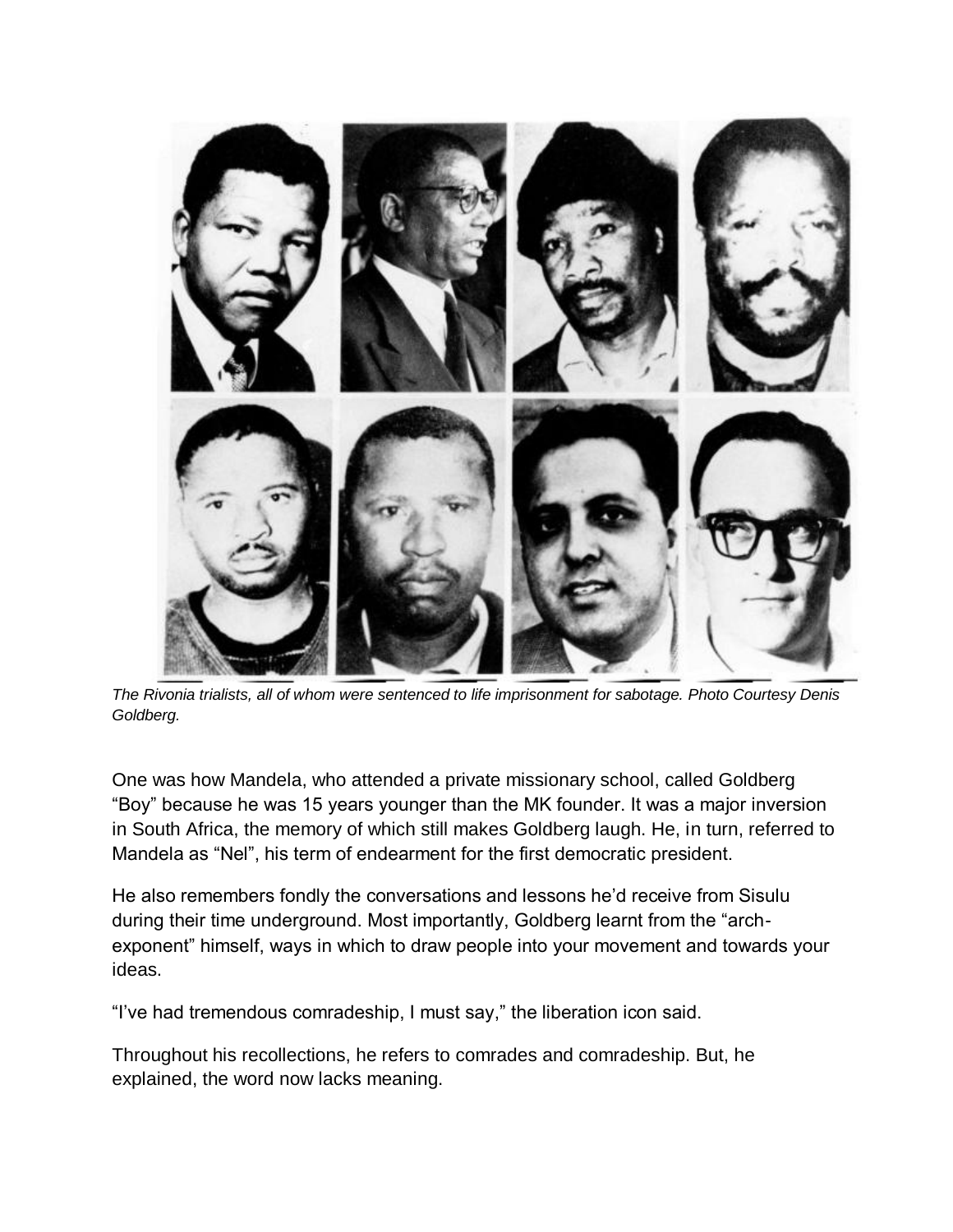"The word … is used very lightly. Anybody who is in the movement is a comrade," he said.

"So friend becomes much more powerful."

For Goldberg, "comrade" has lost its "specificity of people who are prepared to risk their lives together as we were".

In 1963, an unbreakable bond was formed between the comrades known as the Rivonia trialists. At the end of the trial, Mandela, Sisulu, Kathrada, Govan Mbeki, Elias Motsoaledi, Andrew Mlangeni, Raymond Mahlaba and Goldberg were found guilty of sabotage, and sentenced to life imprisonment.

"In the Rivonia Trial … you faced the gallows together. It is a bond you can't break," Goldberg said.

And while only two of the trialists are still alive – Goldberg and Mlangeni – that special bond remains intact.

# **Release, tragedy and joy**

In 1964, Goldberg was sent to serve his sentence at the whites-only Pretoria Central Prison. The rest of the trialists were sent to Robben Island. Goldberg was isolated from his comrades and alone in a prison where anti-apartheid activists were pariahs.

But he kept busy, furthering his studies so that he would be ready when the time came to help better the country. During his 22-year imprisonment, Goldberg managed to obtain a degree in public administration, a BA and a degree in library science. A few years into his sentence, he was no longer alone as comrades including Fischer and Jeremy Cronin were also detained at the prison.

In 1985, Goldberg became the first trialist to leave prison. He immediately went into exile, joining Bodenstein and their children in London. He continued the work of the ANC there, leading public campaigns calling for the release of his fellow trialists. By 1990, all had been released.

Between 1994 and 2002, he served as founding director of the development organisation Community HEART (Health, Education and Reconstruction Training) in London, and is now its honorary president.

The early 2000s represented both tragedy and joy for Goldberg. In 2000, Bodenstein died from cancer and two years later, their daughter Hilary died suddenly from a blood clot.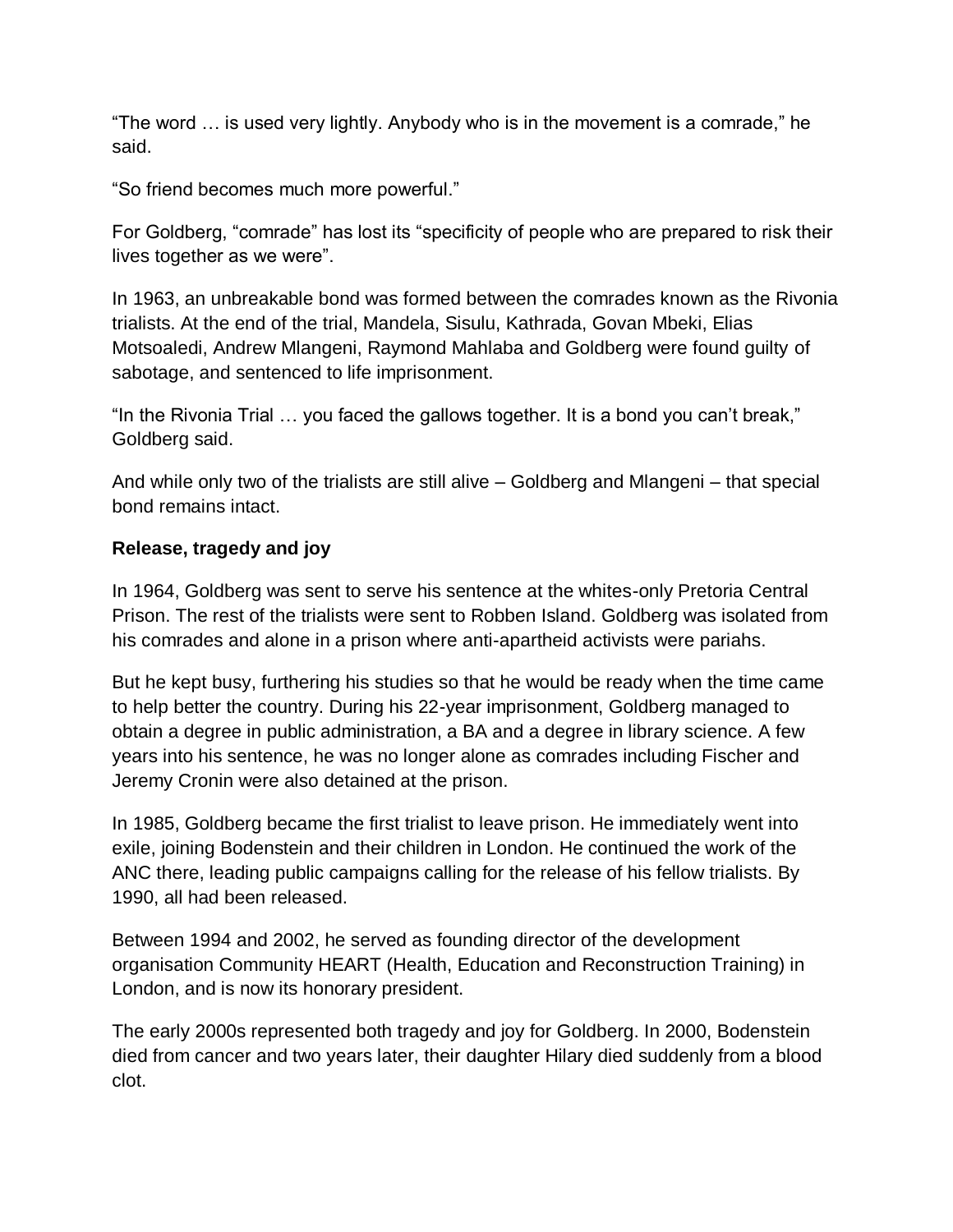KINDERS.-CHILDREN.-ENFANTS.

*Denis Goldberg's cancelled South African passport. Photo Courtesy Denis Goldberg.*

In 2002, Goldberg married his second wife, Edelgard Nkobi, returned to South Africa and accepted a position as special advisor to the Minister of Water Affairs and Forestry.

#### **Renewed optimism**

Fast forward a few years after his return to South Africa, Goldberg continued his political activism, using his platform to call to order those he deemed had transgressed the core values of his beloved ANC. During the Zuma years, Goldberg was a staunch critic of state capture and of the degrading of the ruling party.

Fortunately, the election and appointment of President Cyril Ramaphosa have renewed Goldberg's optimism.

"I trust him implicitly," he said.

Goldberg has spent time talking to Ramaphosa, and explains that the task the president has been given is an almost impossible one.

"We want him to restore democracy in the ANC and in the country, to lead the way, and at the same time, we want him to deal in an authoritarian way with those who are opposed to democracy."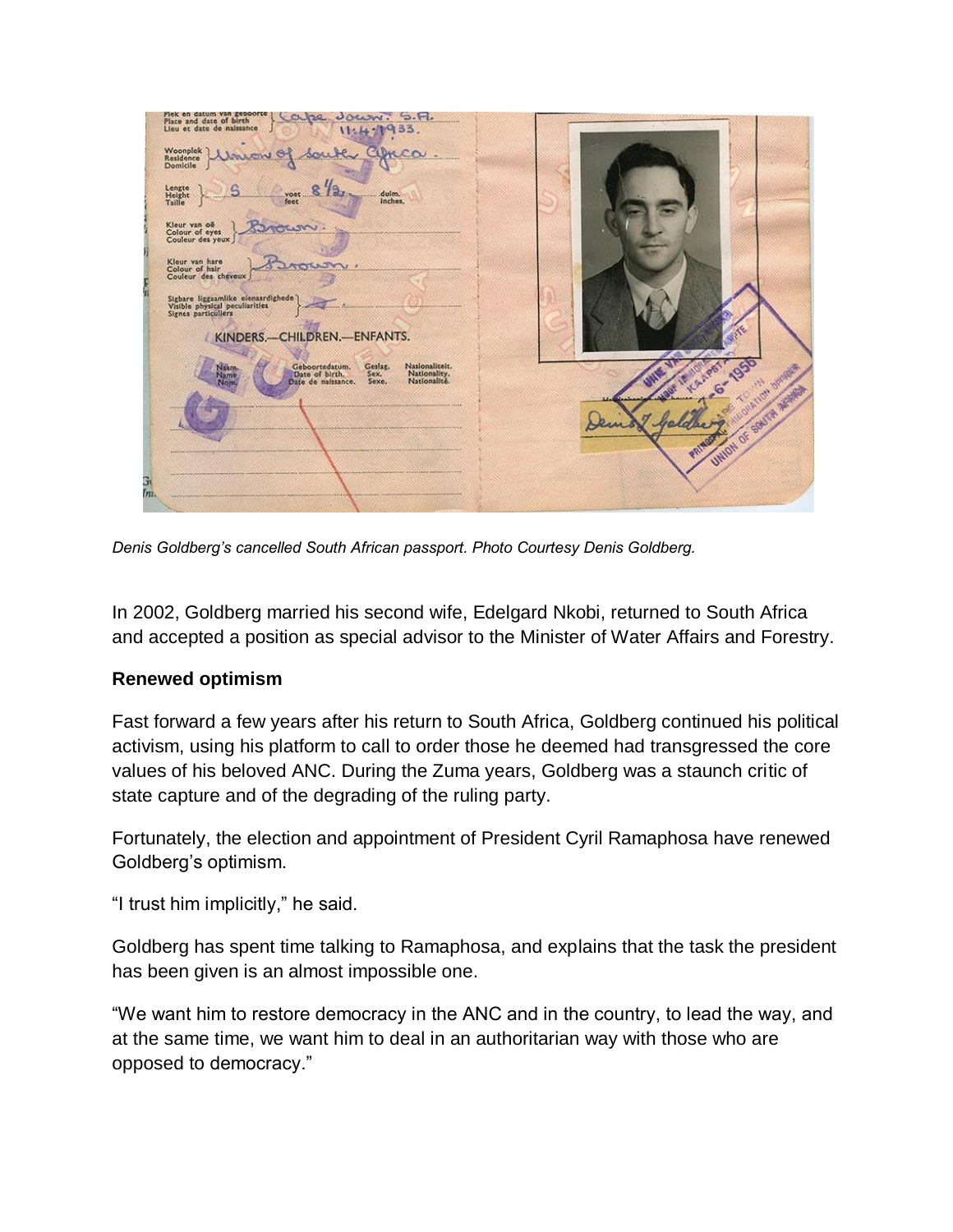But Ramaphosa has assured him that he need not worry, and that it's all about timing in politics. Goldberg said this shows in how the president deals with problematic figures in the movement: He waits for the transgression, giving him grounds on which to discipline the member.

The struggle veteran is hopeful the country's courts will catch up with those who have committed crimes within government and the ANC, but calls for the public's patience.

"You can corrupt a government in a few years but to overcome it… it's going to take a very, very long time. Maybe generations."

### **House of Hope**

While Ramaphosa's election has renewed Goldberg's hope, South Africa's young people have kept the seasoned activist's dreams of nation-building alive.

Despite the Zuma years, ongoing poverty and inequality, young people continue to put up their hands and offer their help in rebuilding the country.

"I am optimistic because young people want to get on with the job," said Goldberg.

In 2016, he founded the Denis Goldberg Legacy Foundation Trust. A major part of their work has been the creation of the House of Hope (HOH), a space in Hout Bay where young people from across the peninsula can bridge the many divides, engage in cultural activities and skills building, and learn about one another.

"We don't talk social cohesion, we do social cohesion," he said proudly.

While the HOH's work has already started, they have yet to build the actual house. So far, the land has been secured through a 99-year lease, plans have been drawn up and they are now awaiting approval from the City of Cape Town. The HOH has raised R3 million already, with a promise of another R3 million to come.

UCT's Chair of Council Sipho Pityana, who is also independent non-executive chairman of AngloGold Ashanti, has promised HOH a donation from the mining company of R1.5 million over a few years. Major donations have also come from the Mauerberger Foundation Fund. Much of the work on the building plans was given as a gift to the HOH and Hout Bay, particularly to Imizamo Yethu and Hangberg.

"My project, I hope, will encourage people to say there's hope, the House of Hope," said Goldberg.

The foundation is also trying to crowdfund and is hosting screenings of Goldberg's film, Life is Wonderful: Mandela's Unsung Heroes.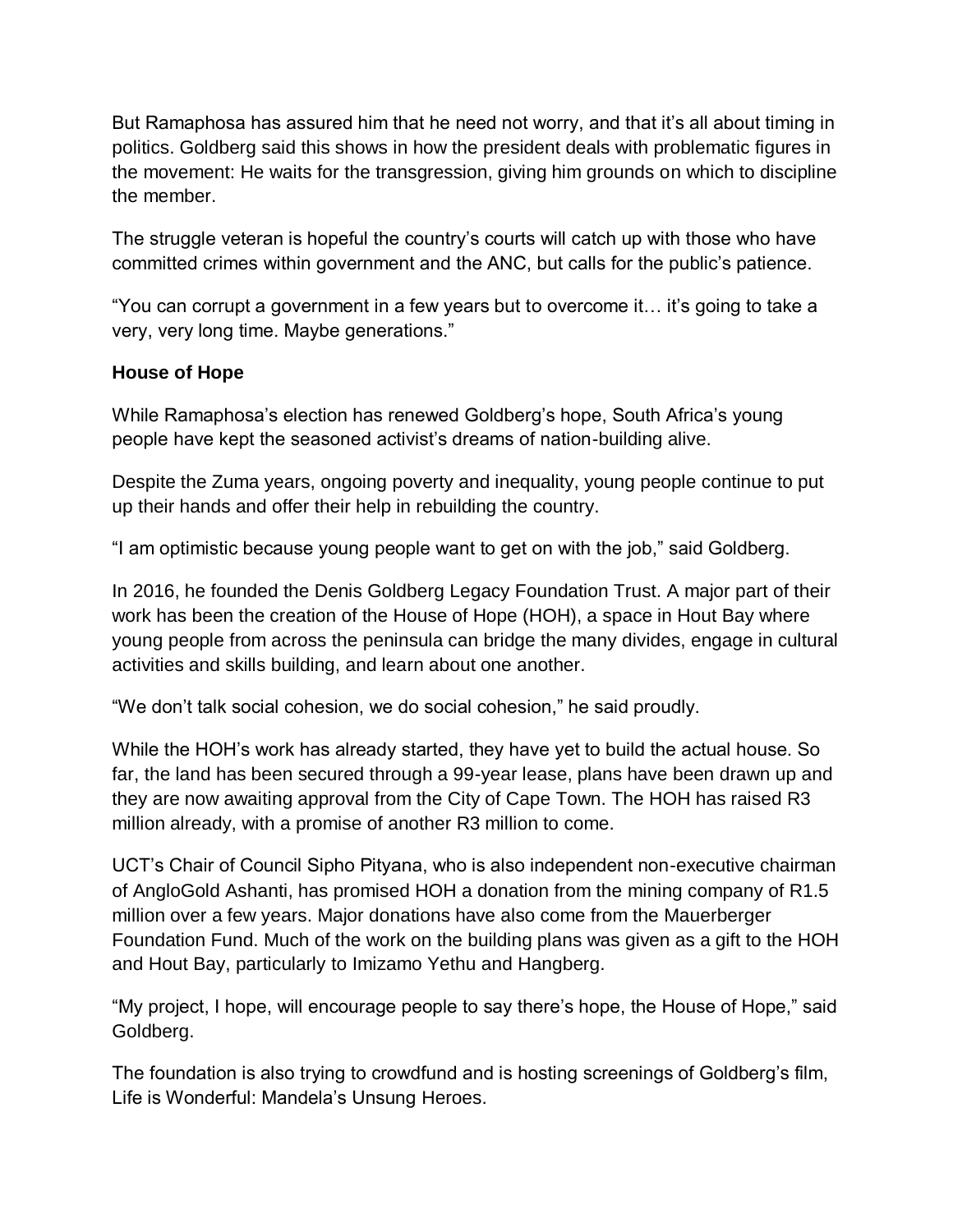## **The nation builder**

Goldberg's life has come full circle. As a young boy, filled with the hope of one day helping to build for his country, the liberation hero is giving young people hope and opportunities to construct the country they deserve.



*Denis Goldberg being interviewed for UCT News at his Hout Bay home. Photo Brenton Geach/University of Cape Town.*

In recognition of his courage and enormous contribution to the liberation struggle, UCT will confer an honorary doctorate on the alumnus.

Tomorrow (12 July 2019) he will be honoured in front of PhD and Graduate School of Business graduands as well as close friends, including Pallo Jordan, Blanche La Guma and Andre Odendaal. And he couldn't be prouder.

"I am very proud … that my university, my alma mater, my sweet mother … is, at last, recognising the fact that a guy who made weapons to put an end to the state violence, needs recognition."

This recognition, he said, shows that engineers, despite the department's and field's conservative history, can be progressive.